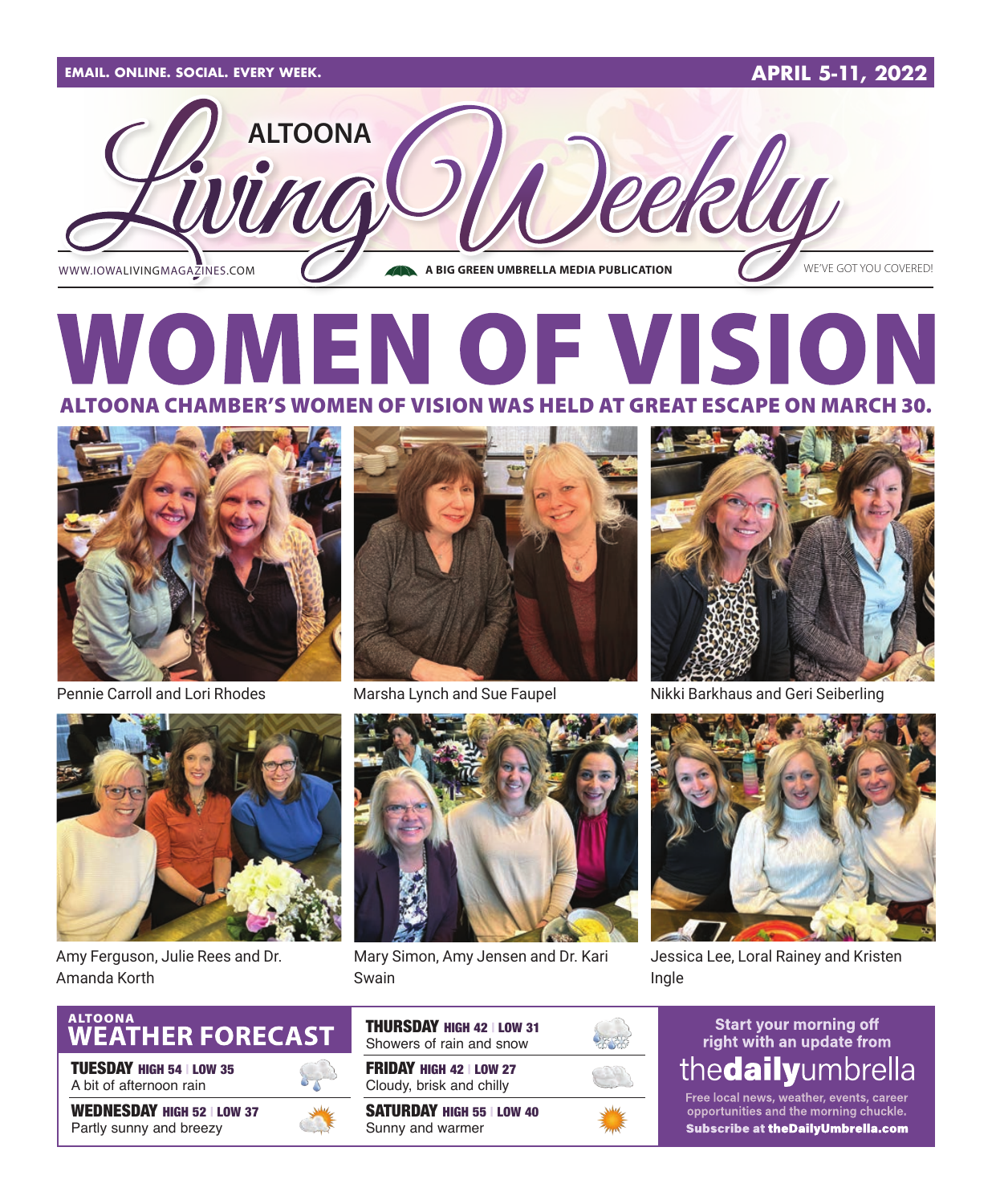CEMENTED IN MY BRAIN

#### FROM THE PUBLISHER

As a teenager, I worked at a concrete statuary in my hometown of Algona after school. My boss was Dennis Meyer, who now owns and operates a statuary here in central Iowa called Created in Johnston and is a close friend.

On my way to work one day, while running late, I passed a school bus that was slowing down. The school bus driver finished his route and then stopped by the statuary to talk with Dennis' father and business partner, Amos, who, as I learned later, had also driven a school bus at one point in his life. The conversation we soon had was not pleasant, but it was a life-changer for me. Amos made it clear, in no uncertain terms, that I would no longer be employed there if he ever heard of me passing a school bus again. I tried to awkwardly explain that the bus had not stopped yet, but that didn't matter. The conversation was stern and short.

After Amos left, Dennis softened the blow a bit, but he

was also firm in his delivery. He told me he didn't expect me to ever be late and that I should plan my time better. But

if I am running

late, he said, don't ever pass a school bus that is slowing down or stopped. Ever.

I don't know who that school bus driver was, but I appreciate how he handled the situation. He could have reported me to the police. He could have called my parents. He could have personally chewed me out. But he knew that the wrath of the Meyers would be penalty enough. And it was.

I grew up in town, so I didn't ride the school bus. As a result, I didn't understand the issues and hazards bus drivers had to deal with then or today. Now, as a father of three daughters who all rode the bus, I know what kind of an impact a driver can have on an anxious and apprehensive youngster. My adult children still



I shared this memory with Dennis in recent years, and he offered his trademark ear-toear smile and said, "I hope you learned something." I did. Ever since that day as a teenager, when I see a school bus, I slow down way sooner than I need to, and I stop and patiently wait, offering a friendly wave and a smile to the driver and the kids.

Driving a school bus is not easy work, and drivers are getting more and more difficult to find. The last thing they need are impatient drivers of any age zipping by them. The Meyers — the concrete statuary owners — made that clear. It is cemented in my brain now.

Have a great week, and thanks for reading.

#### **Shane Goodman**

President and Publisher



Big Green Umbrella Media shane@dmcityview.com 515-953-4822, ext. 305

**ALTOONA** Deekly

**A publication of Big Green Umbrella Media, Inc.** 8101 Birchwood Court, Suite, D, Johnston, IA 50131 www.iowalivingmagazines.com



**News contact** Tammy Pearson 515-953-4822, ext. 302 tammy@iowalivingmagazines.com



**Advertising contact** Aaron Burns 515-953-4822, ext. 307

[aaron@iowalivingmagazines.com](mailto:aaron@iowalivingmagazines.com)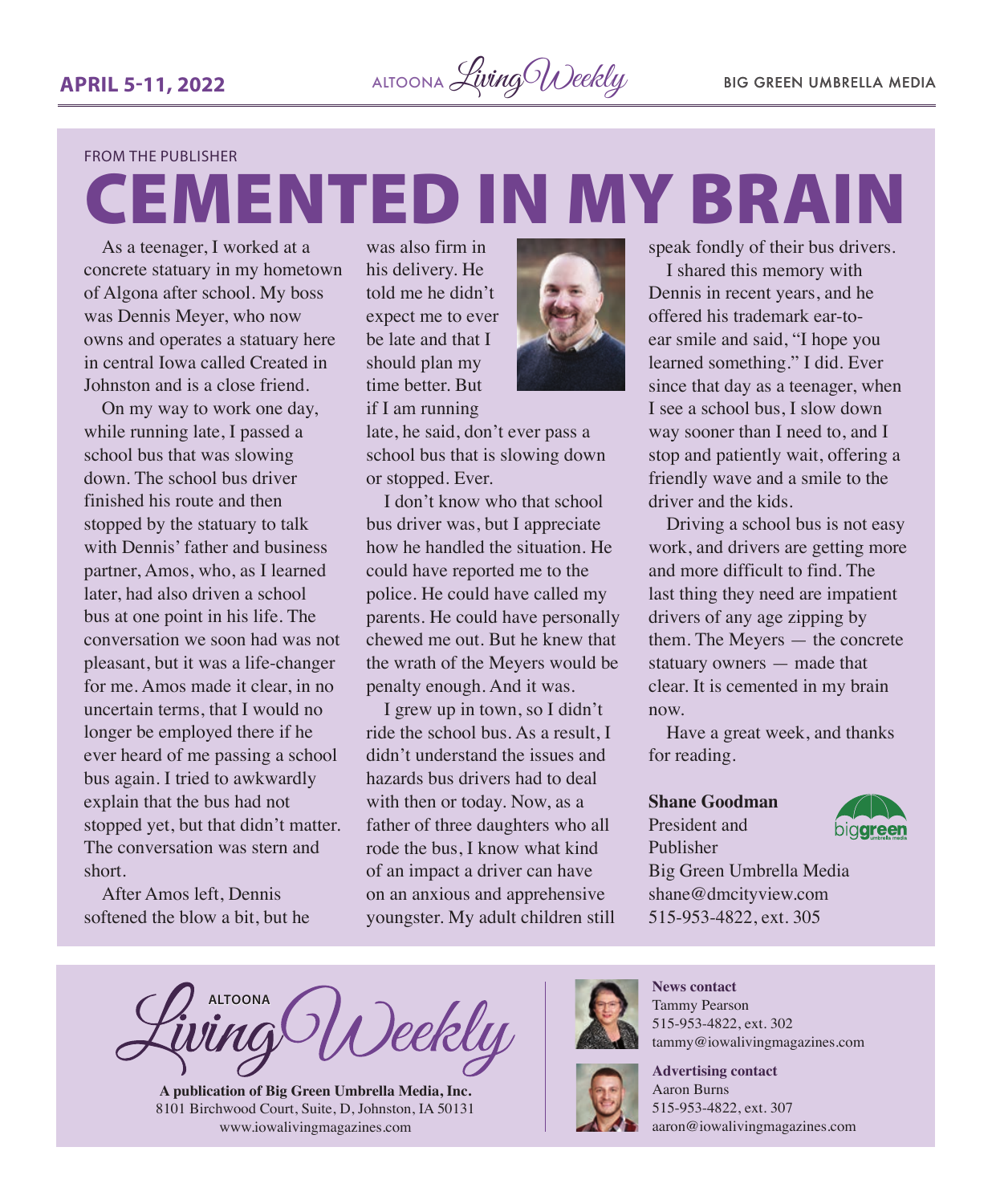BIG GREEN UMBRELLA MEDIA ALTOONA *Living Weekly* **APRIL 5-11, 2022** 

# EGG HUNTS

• The community is invited to an egg hunt April 9. Walnut Creek Church is holding the event at Haines Park in Altoona. This free, familyfriendly event will have many kids activities in addition to the egg hunt. The event is 10 a.m. to noon with the egg hunt divided into age groups at different times. The hunt for kids 1-4 is at 10:20 a.m. The 5-8 age group will start at 10:40 a.m., and the 9-12 age group's hunt is at 11 a.m.

• Altoona Smiles will hold an Easter egg hunt on April 9, 10 a.m. to 2 p.m., for ages 10 and younger.

• Easter Egg Scramble, April 9, 11 a.m. to noon, held by Altoona Hy-Vee at the Civic Plaza Park. Kids will be divided by age groups: 11 a.m., ages 1-3; 11:20 a.m., ages 4-7; and 11:40 a.m., ages 8-12. Swing in for Breakfast with the Easter Bunny between 9-11 a.m. before the big hunt starts. An all-you-care-to-eat buffet will be served for \$9.99 for adults and \$5.99 for children.  $\blacksquare$ 

# FINAL FISH FRY FOR LENT

The final Friday Night Fish Fry for Lent will be April 8, 4:30-7 p.m., at Ss. John and Paul Catholic Church, 1401 First Ave. S., Altoona. Enjoy all you can eat. Cost is \$13 for adults, \$6 for children ages 6-12 and free for kids 5 and younger. Add a skewer of shrimp for \$5. Menu includes Alaskan pollock (baked or deep fried), baked potato, green beans, coleslaw, bread, macaroni and cheese and cheese pizza for the kids. Available drinks are coffee, lemonade, iced tea and water. Desserts are available for a freewill donation to support the Parish Youth Groups.

Dine-in and carry-out are available. Place orders in the church's new hall, St. Francis Hall. Park in the south parking lot off First Avenue S. and enter through the main (southwest) door of St. Francis Hall.

Drive-thru service will be offered in the north parking lot. Use the 13th Street S.E. entrance and follow the cones and signs to place your order, pay and pick up. A suggested donation of \$11 per order includes fried fish, baked potato, green beans and macaroni and cheese. NOTE: No substitutions or children's sizes available at the drive-thru.  $\blacksquare$ 

## VENDOR MARKET

Visit the Midwest Local Vendor Market, featuring a rotating selection of local vendors, at the Outlets of Des Moines, 801 Bass Pro Drive, Altoona, on Saturday, April 9, 10 a.m. to 6 p.m.  $\blacksquare$ 

### VISIT WITH THE EASTER BUNNY

Bring the kids to Posey & Jett's Wellness Boutique April 10, 1-3 p.m., to see the Easter Bunny and don't forget your camera.  $\blacksquare$ 

### PLANT SALE

It's time again for the plant sale at the Enabling Gardens, 1050 First Ave. S., Altoona, on April 9, noon to 4 p.m. (Rain date is April 10, noon to 4 p.m.) Parking is available in the HyVee parking  $\ln \mathbf{m}$ 

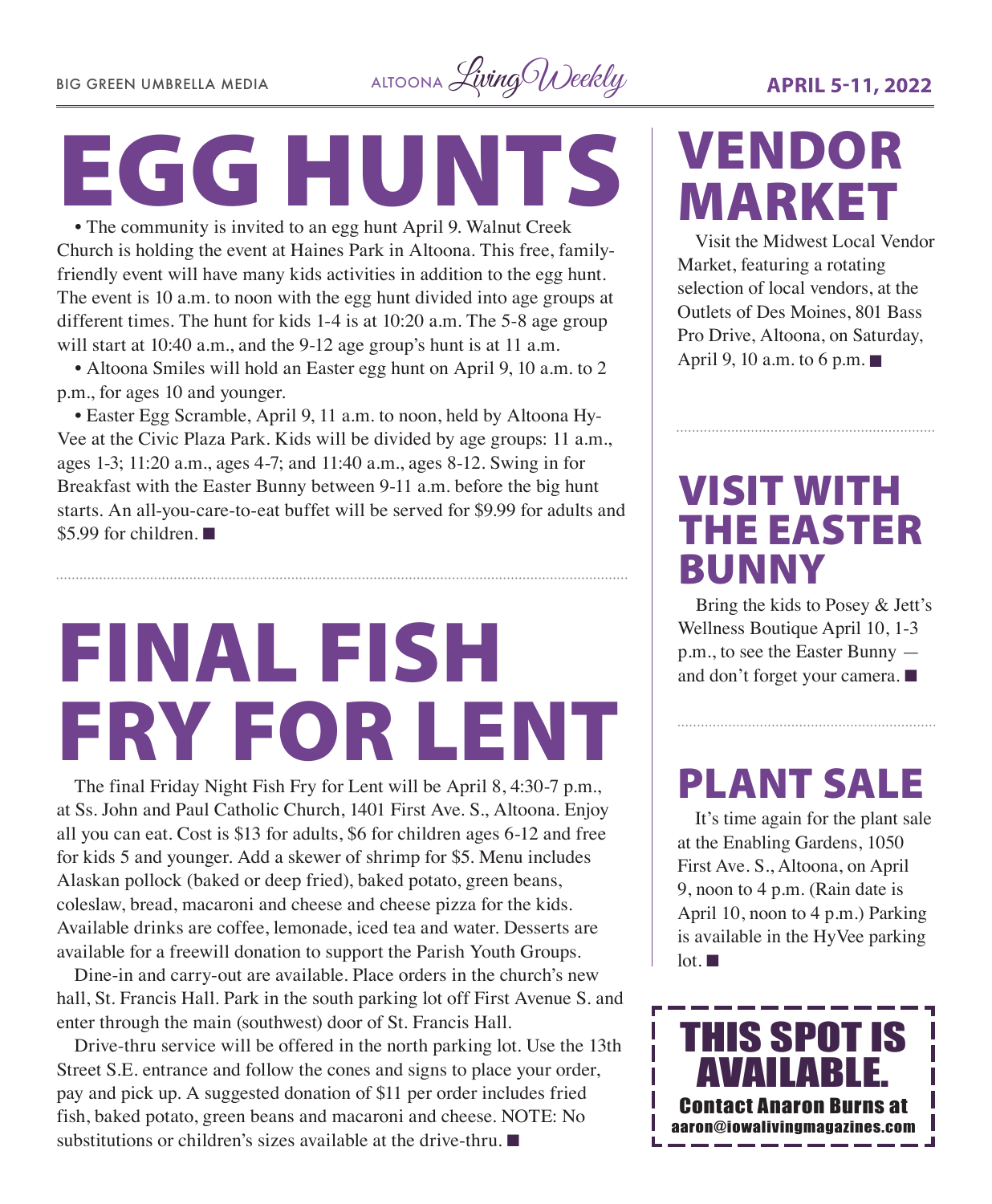

### POLK COUNTY CONSERVATION EVENTS

#### TODDLER TALES

#### **April 7, 10 a.m.**

#### **Jester Park Nature Center**

Let your imagination run wild with this free nature-themed story time aimed at ages 3 and older. Hear a story followed by the naturalist's choice of an activity such as an animal encounter, puppets or a craft. Registration required the day prior to the event. Register online at <https://www.polkcountyiowa.gov/conservation/>.

#### HOMESCHOOL - NATURE LESSONS

#### **April 8, 10 a.m. and 1 p.m. Artistic Naturalists Jester Park Nature Center**

Join the learning for free at the Jester Park Nature Center. This program series will be delivered in a flexible format that is specially designed for homeschool students in grades K-5. These programs will immerse children and parents in the natural world and drive them to learn, discover and appreciate our environment. Registration required two days before event. Register online at [https://www.polkcountyiowa.](https://www.polkcountyiowa.gov/conservation/) [gov/conservation/.](https://www.polkcountyiowa.gov/conservation/)

#### STORY TELLEBRATION

#### **Wednesday, April 13, 10 a.m. Jester Park Nature Center**

Join storyteller Carmen Epstein for a free, fun, interactive tale tailored toward children ages 2 to 6 that explores the wonders of the outdoors. Topic is Rain is Raining All Around. During each program, participants enjoy interactive stories and an activity. Registration required two days before event. Register online at [https://www.](https://www.polkcountyiowa.gov/conservation) [polkcountyiowa.gov/conservation.](https://www.polkcountyiowa.gov/conservation)

#### KNEE-HIGH NATURALISTS

#### **April 20, 10 a.m.**

#### **Jester Park**

Are you ready to get outside and explore? Come and hear a story followed by some outdoor fun. The topic is Birds. As naturalists, participants will hike, investigate, and navigate through the trails and grounds of Jester Park as they learn what makes the outdoors such an amazing place. Come dressed to be outside. Registration required the day before this free event recommended for ages 3-6. Register online at <https://www.polkcountyiowa.gov/conservation/>.







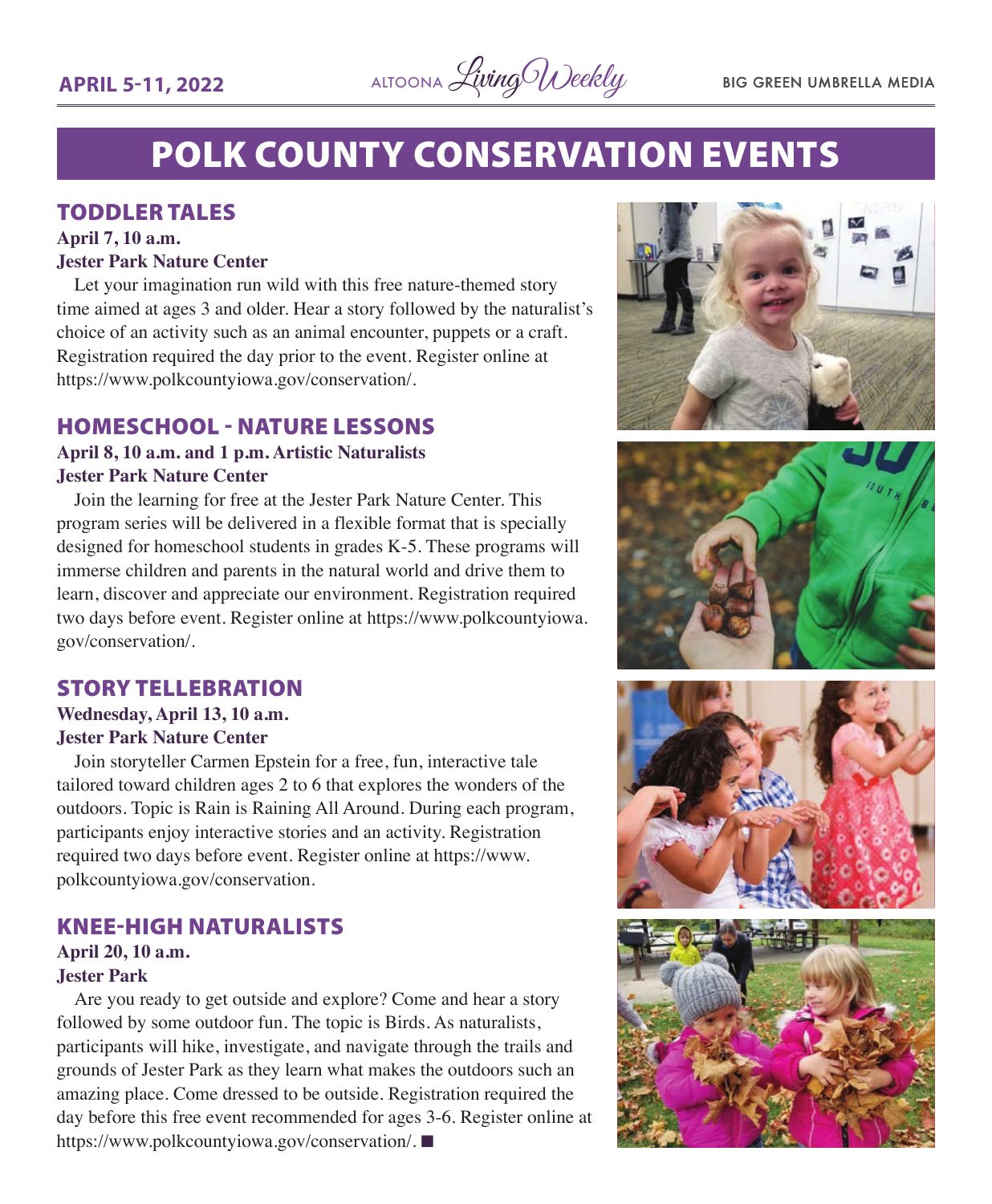

### LIBRARY HAPPENINGS

The Altoona Public Library has activities for all ages. Coming up are:

**• Adult Splat Studio:** Fridays, April 8 and May 6, 6-8 p.m. If you have a desire to dabble in acrylics, the library has an adult art studio for you. There is no cost to attend, but space is limited. Registration is required.

**• Phone Photography**, Saturday, April 16, from 2-3 p.m. Grab your phone and join us to pick up some tips on taking the perfect picture with your phone's camera. We'll practice our new skills outside if weather allows. For grades 7-12. Registration required.

**• Senior Set:** Games, Tuesdays, April 19 and May 17, 1-3 p,m. Stop by for an afternoon of fun and friendly competition. Come alone or bring your friends to connect over some great games and light refreshments. For ages 60-plus. Registration not required.

**• Kids Crochet Club**, Monday, April 26, from 6-7 p.m. Want to learn how to crochet? Join our monthly club and learn some fun tricks and tips. For grades 4-6. Registration required.

**• Adult Coloring at Brightside Aleworks:** Thursdays, April 28 and May 26, 6:30-8:30 p.m. Meet at Brightside Aleworks, 480 Center Place, Altoona, for a fun night of coloring. Art supplies will be available. Bring your friends and money for drinks. No registration required.

**• Plant Parenthood**, Thursday, April 28, from 6-7 p.m. Improve your "plant parenting skills" and celebrate spring as we give some flowers a new home. We'll have flowers on hand to plant in pots that you can decorate and take with you. For grades 7-12. Registration required.  $\blacksquare$ 

### FUNERAL NOTICE

*Funeral notices can be emailed to tammy@iowalivingmagazines.com and run for free.*

#### **FINNEGAN JAMES HURLEY**

Finnegan James Hurley was born on Friday, March 25, 2022, and died Monday, March 28. Finn will lovingly be remembered by his parents, Lacey and Ben Hurley; his big sisters, Graysan and Eversyn; and many other relatives.

Visitation will be held from 11 a.m. to 1 p.m. on Tuesday, April 5 at Hamilton's Funeral Home, 605 Lyon St. Funeral services will begin at 1 p.m. at the funeral home with burial to follow at Rising Sun Cemetery. Immediately following burial, the family will host a Celebration of Life reception at The Bunker, located at Copper Creek Golf Club, 4825 Copper Creek Drive in Pleasant Hill.

Online condolences may be expressed at [www.hamiltonsfuneralhome.com](http://www.hamiltonsfuneralhome.com)  $\blacksquare$ 

### SEP SPORTS SCHEDULES

#### **Tuesday, April 5**

| 2 p.m.                   | Golf: Girls Varsity vs.<br>Johnston                                            |
|--------------------------|--------------------------------------------------------------------------------|
| 4 p.m.                   | Tennis: Girls JV @<br>Marshalltown                                             |
| 4 p.m.                   | Tennis: Girls Varsity @<br>Marshalltown                                        |
| 4 p.m.                   | Tennis: Boys JV vs.<br>Marshalltown                                            |
| 4 p.m.                   | Tennis: Boys Varsity vs.<br>Marshalltown                                       |
| 4 p.m.                   | Track: Girls JV/Varsity<br>Invitational @ Southeast<br><b>Polk Stadium</b>     |
| 4:45 p.m.                | Soccer: Girls JV2 Game @<br>Ankeny                                             |
| 6 p.m.                   | Soccer: Girls JV1 @ Ankeny                                                     |
| 7 p.m.                   | Soccer: Girls Varsity @<br>Ankeny                                              |
| <b>Thursday, April 7</b> |                                                                                |
| 4 p.m.                   | Tennis: Girls JV/Varsity vs.<br>Johnston                                       |
| 4 p.m.                   | Tennis: Boys JV/Varsity @<br>Johnston                                          |
| 4 p.m.                   | Track: Boys JV/Varsity<br>Invitational @ Southeast<br>Polk High StadiumStadium |
| 4:30 p.m.                | Track: Girls JV/Varsity<br>Invitational @ Ankeny                               |
| 5:15 p.m.                | Soccer: Boys JV1@<br>Newton                                                    |
| 6:15 p.m.                | Soccer: Boys Varsity @<br>Newton                                               |
| <b>Friday, April 8</b>   |                                                                                |
| 9 a.m.                   | <b>Tennis: Girls Varsity</b><br>Invitational @ Johnston                        |
| 12 p.m.                  | Tennis: Boys Varsity @<br>Indianola                                            |
| 6:30 p.m.                | <b>Soccer: Boys Varsity</b><br>Tournament @ ADM                                |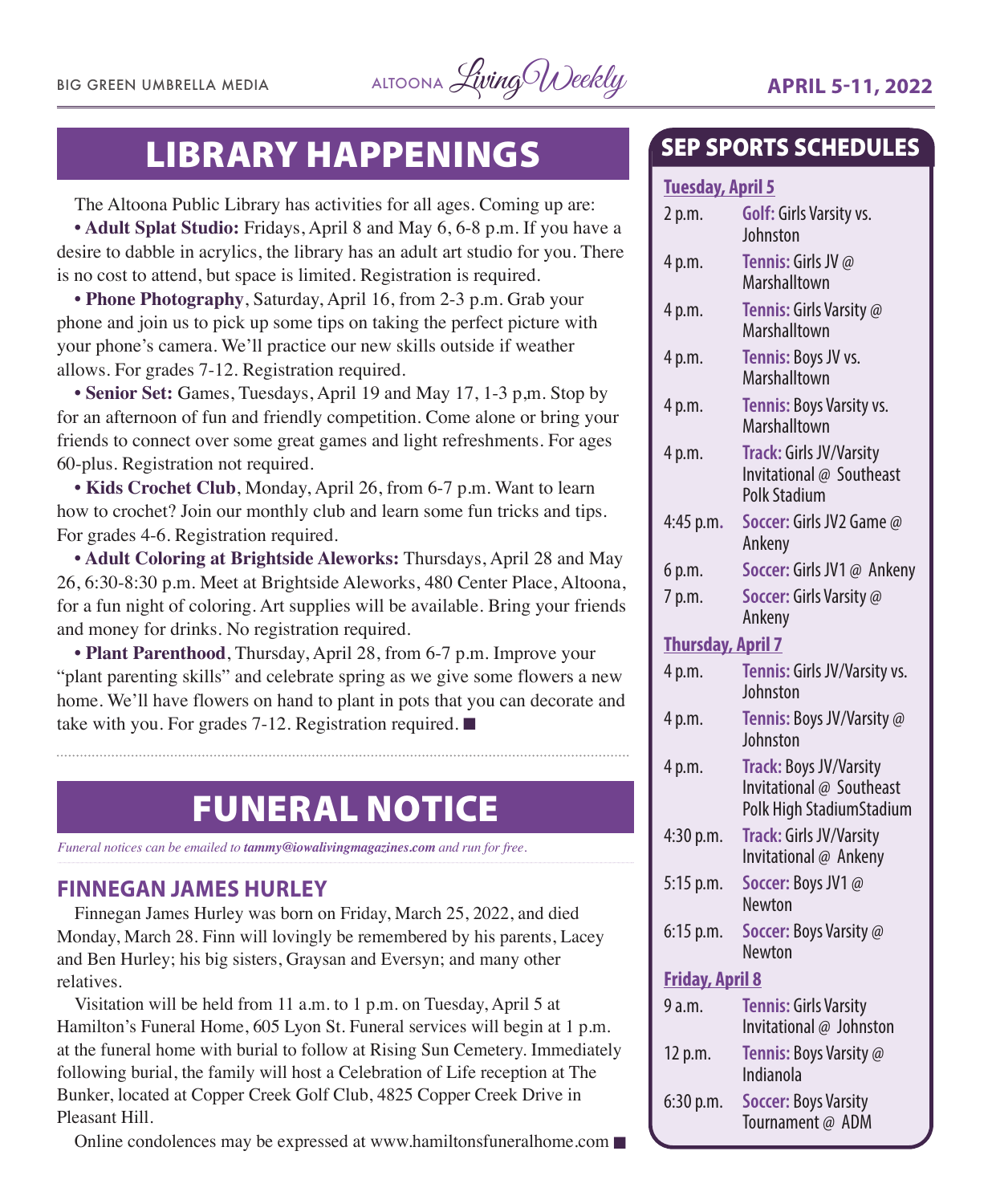

#### **EVENTS IN THE AREA** EMAIL YOUR EVENT INFORMATION TO<br>TAMMY@IOWALIVINGMAGAZINES.COM

#### POETRY & PHOTOGRAPHY PRESENTATION

#### **Saturday, April 9, 5 p.m.**

#### **Beaverdale Books, 2629 Beaver Ave., Des Moines**

In celebration of Poetry Month, Beaverdale Books will feature a special event with Dr. Paul Brooke. Brooke is a professor of English at Grand View University in Des Moines, where he teaches a variety of writing, literature and photography courses. He has won numerous awards for his poetry. His presentation will be moderated by fellow poet Kyle McCord.



#### DINNER DETECTIVE MURDER MYSTERY

**Saturday, April 16, 6 p.m.**

#### **Embassy Suites Downtown, 101 E. Locust St., Des Moines**

The award-winning comedic murder mystery dinner show is coming to Des Moines. Unlike other murder mystery shows with elaborate costumes and dialogue, the Dinner Detective's interactive shows are set in the present day. Performers blend into the audience, and you won't know who is in the show — until it's time to solve the murder. Look for clues, be interrogated by detectives and compete for prizes awarded to the Top Sleuth. Guests are not required to participate in the show but are encouraged to do so. The evening includes a four-course plated meal, coffee and tea, cash bar and prizes. Guests must be at least 15 years old to attend. Find tickets at [www.eventbrite.com](http://www.eventbrite.com).



#### 'OF GRAVITY AND LIGHT' **Friday, April 22 at 7 p.m. Des Moines Civic Center, 221 Walnut St., Des Moines**

Join Ballet Des Moines for the world premiere of composer Beau Kenyon's contemporary ballet, "Of Gravity and Light." Be entranced through eight innovative movements combining sound, imagery and movement exploring the wonder of space. As Ballet Des Moines' year-long resident and director of education and outreach, Kenyon interprets the science of space through music and dance, inviting the disciplines of science and art to converge. "Of Gravity and Light" will feature choreography by Ballet Des Moines Artistic Director Tom Mattingly, video installation by artist Yu-Wen Wu and live music directed by conductor Tim McMillin. Tickets available at [www.dmpa.org.](http://www.dmpa.org)

#### DES MOINES BUCCANEERS HOME SCHEDULE

#### **Buccaneer Arena, Urbandale**

Saturday, April 9 vs. Fargo Force, 6 p.m. Saturday, April 16 vs. Sioux City Musketeers, 6 p.m.

Friday, April 22 vs. Waterloo Black Hawks, 7 p.m. For more information, visit [www.bucshockey.](http://www.bucshockey.com)

 $com. \blacksquare$  $com. \blacksquare$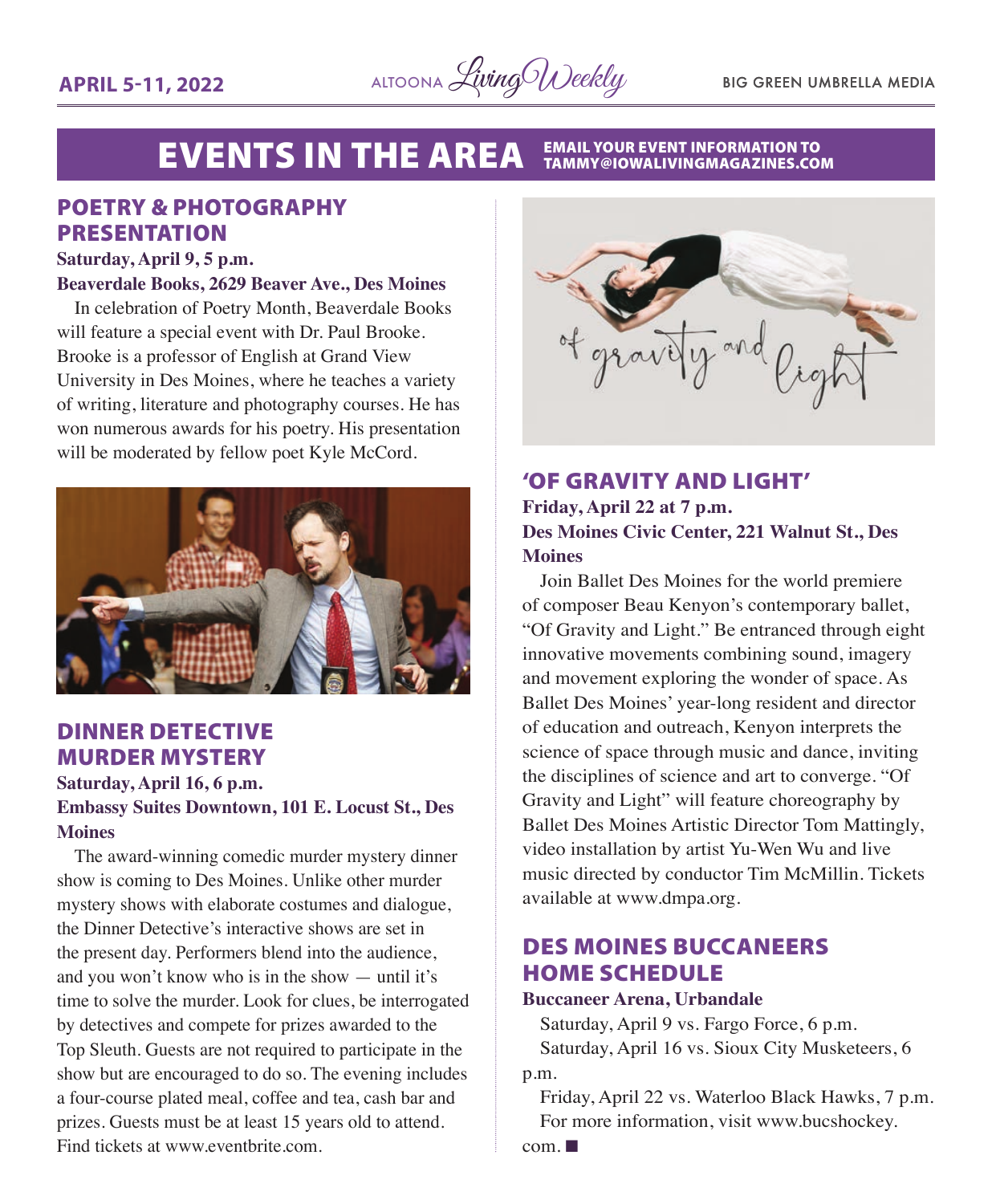BIG GREEN UMBRELLA MEDIA ALTOONA *Living Weekly* **APRIL 5-11, 2022** 

#### RECIPE

# EASTER DIP GOODNESS



*(Culinary.net)* Easter is about coming together with loved ones, enjoying beautiful spring weather and eating your family's favorite foods. The kids will be playing, adults will be chatting and all will be patiently waiting for the table to be set.

If you're visiting and making memories with family and friends you haven't seen in a while, there are few things better than diving into a marvelous Easter spread.

While eyeing the table, you notice all the colors popping off the dishes. Fruits and veggies make the feast come to life, but a warm Easter dip paired with rolls for dipping is a perfect way to start the festivities.

These Easter Bunny Rolls with Spinach Dip are as eyecatching as they are delicious. Not only will the kids love its shape, but the layers of taste will wow your Easter crowd.

This dish is made for a crowd, served warm and full of cheesy goodness. You can watch as your family dips into the spinach and one-by-one, before you know it, the rolls will have disappeared and the dip will be devoured.  $\blacksquare$ 

### EASTER BUNNY ROLLS WITH SPINACH DIP

Serves: 24

16 ounces frozen spinach, thawed 8 ounces cream cheese 2 cloves garlic, minced 1/2 cup mayonnaise 1/2 teaspoon salt 1/2 teaspoon onion powder 1/4 teaspoon chili powder 1/4 teaspoon pepper 1 teaspoon Italian seasoning 1 cup shredded Parmesan cheese 1 1/2 cups shredded mozzarella cheese, divided 2 crescent roll tubes (8 ounces each)

#### **Directions**

Heat oven to 375 F.

In skillet, over medium heat, cook spinach, cream cheese and garlic 3-4 minutes until cream cheese is melted. Stir in mayonnaise, salt, onion powder, chili powder, pepper and Italian seasoning. Stir in Parmesan cheese and 1/2 cup mozzarella cheese. Cook until cheese is melted. Keep skillet on burner over low heat.

Remove dough from tubes. Leaving dough intact, roll and stretch into 18-inch ropes. Cut each rope into 12 pieces for 24 total.

On baking sheet with parchment paper, form bunny head by placing one piece of dough in middle then surrounding it with six more pieces. Use 13 pieces to form round body. Use remaining pieces to form ears on top of head.

Scoop hot spinach dip into center. Spoon small portions on each ear. Sprinkle ears and belly with remaining mozzarella cheese.

Bake 18 minutes, or until crescent dough is golden brown and thoroughly cooked.  $\blacksquare$